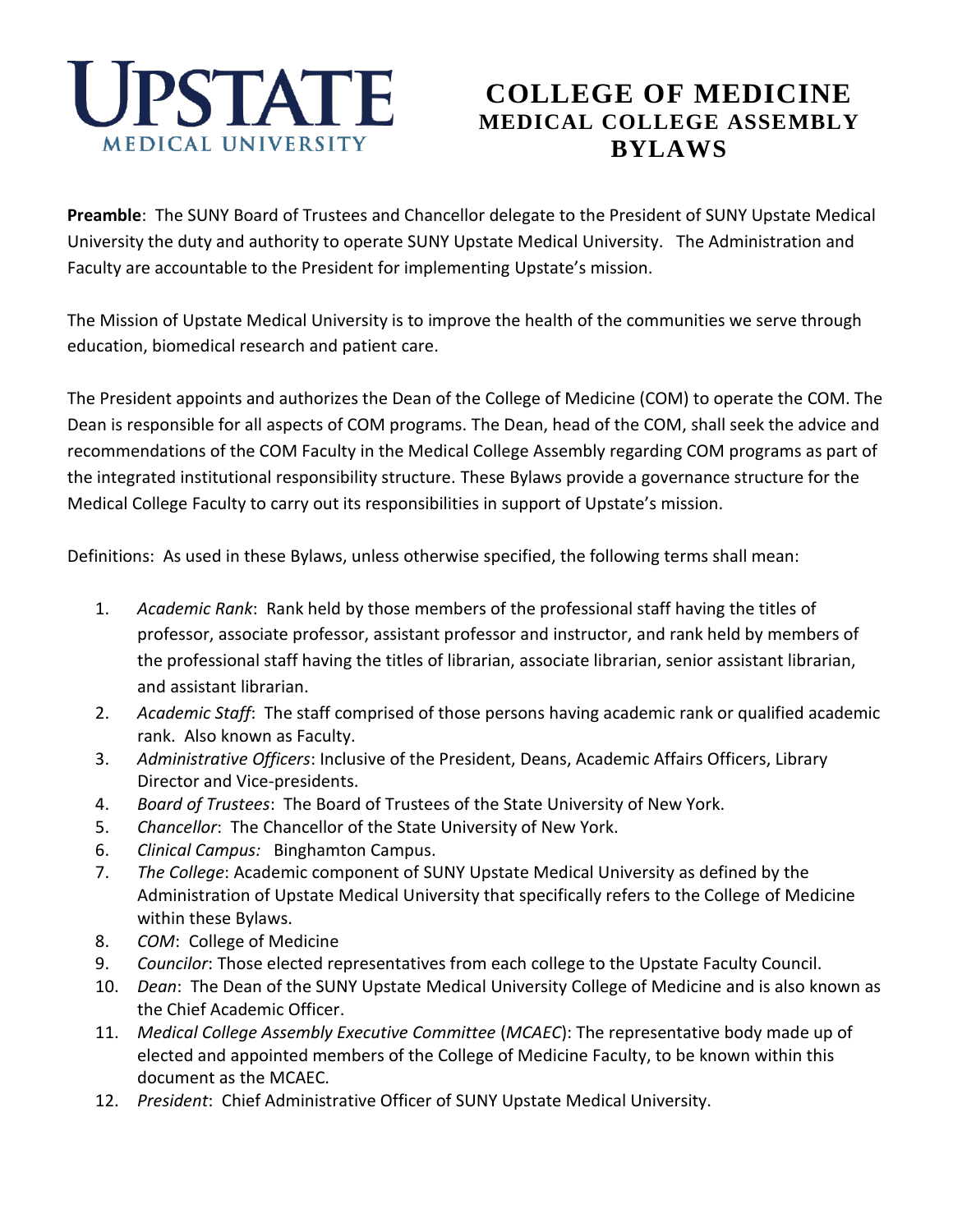- 13. *Professional Staff*: All persons occupying positions designated by the Chancellor as being in the unclassified service – e.g. an employee in the Professional Services Negotiating Unit.
- 14. *Qualified Academic Rank*: Rank held by those members of the academic staff having title of lecturer or titles of academic rank preceded by the designations "clinical" or "visiting" or other similar designation.
- 15. *Research Foundation Faculty*: Voluntary (not paid by SUNY) faculty with courtesy faculty appointment.
- 16. *Upstate:* Upstate Medical University, which includes the College of Health Professions, the College of Nursing, the College of Graduate Studies, the College of Medicine, and such other colleges as may be hereafter established by the State University of New York, and University Hospital.
- 17. *Upstate Faculty Council*: The University Council at Upstate as required under New York Education Law Section 356 and as provided for in Article VIII of the Policies of the SUNY Board of Trustees. The Upstate Faculty Council is the elected body of the Upstate Faculty that represents the entire SUNY Upstate Medical University Faculty.
- 18. *Upstate College governance bodies*: Medical College Assembly, College of Health Professions/Library General Assembly, College of Nursing Faculty Committee and Graduate Faculty Organization.
- 19. *Upstate Faculty*: The organization comprised of all the full- and part-time members of Upstate Faculty and chaired by the Upstate University President. Within this document shall refer to all members of the Faculty of the College of Medicine.

#### **Article I Name**

The name of the organization representing all SUNY Upstate Medical University College of Medicine (COM) Faculty members shall be the Medical College Assembly (MCA).

## **Article II Responsibilities**

The Faculty is responsible for participating significantly in the initiation, development and implementation of the education, research and service programs of the COM and is responsible for the conduct of Upstate's COM education, research and service programs. The Faculty votes on MCA Bylaw amendments, and elects MCA officers and Faculty Councilors. The Faculty will produce feedback on the Dean's performance and provide it to the President on request. The Faculty is responsible for obtaining and reviewing feedback annually from the education, research, and healthcare communities we serve.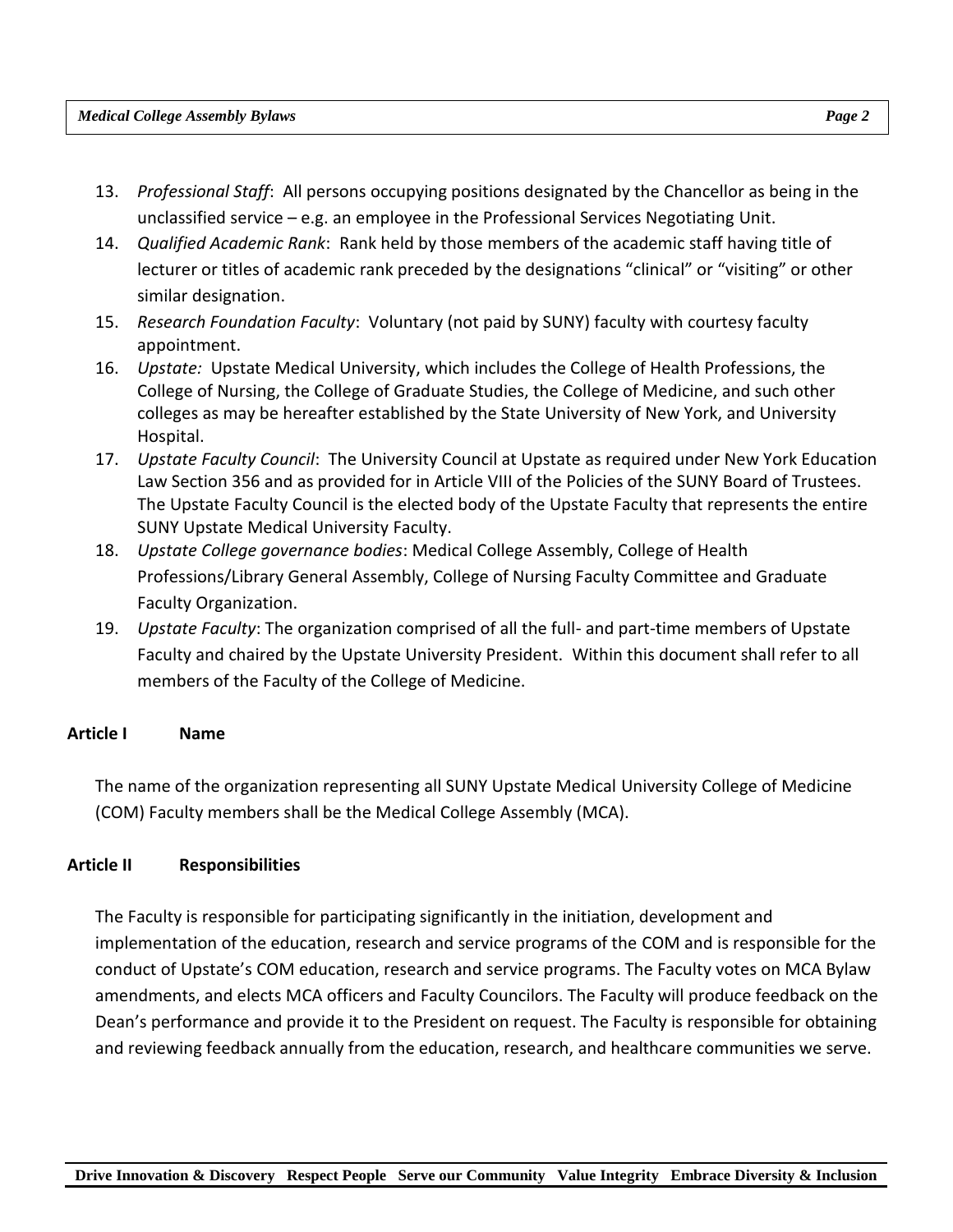#### **Article III Membership**

Membership of the Medical College Assembly shall include:

- A. With Vote:
	- 1. The Dean of the College of Medicine
	- 2. College of Medicine Faculty with academic rank
	- 3. College of Medicine Faculty with qualified rank
	- 4. College of Medicine Research Foundation Faculty
	- 5. Administrative officers with Faculty appointments within the College
- B. Without Vote:
	- 1. Voluntary Faculty
	- 2. Administrative officers in the classified service

#### **Article IV Officers**

- A. The Officers of the Medical College Assembly shall be:
	- 1. Chair
	- 2. Vice-Chair
	- 3. Secretary
- B. Eligibility

To serve as an officer of the Medical College Assembly, a person must be a voting member (department representative or alternate, member-at-large, or voting ex-officio member) of the MCA Executive Committee.

- C. Election of Officers
	- 1. The College Affairs Committee shall present a slate of officers at the March MCAEC meeting in accordance with the Medical College Assembly policies and procedures.
	- 2. Officers shall be elected from the voting members of the College by a plurality vote no later than May  $1^{st}$  and shall assume office June  $1^{st}$ .
	- 3. Ballots may be written or electronic and votes are secret.
	- 4. Procedures for conducting the election are in accordance with the policies of the College Affairs Committee.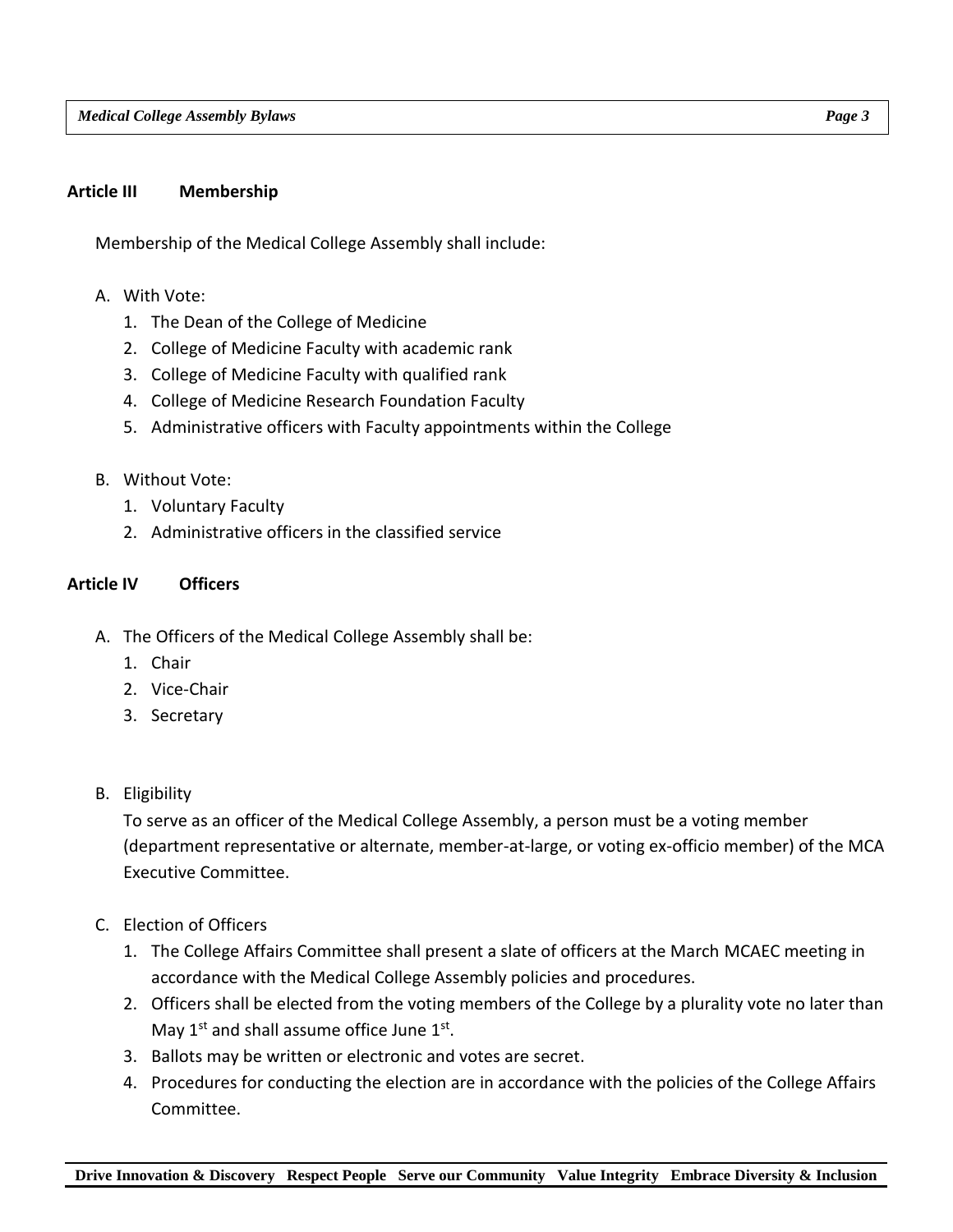- D. Terms
	- 1. Officer terms shall be 3 years or until a successor is elected.
	- 2. Officers may be re-elected for one additional term in the same office.
	- 3. After serving two terms, one year must elapse before being eligible for additional terms in the same office.
	- 4. Term limitations are for a single office. A faculty member may serve in multiple offices consecutively without limitation.
- E. Vacancies
	- 1. The Vice-chair shall serve as Chair for the remainder of the term, in the event of a Chair vacancy.
	- 2. Should the Vice-Chair or Secretary be unable to serve or be removed from office, the College Affairs Committee shall present a slate for a replacement at the next regular MCAEC meeting, provided that a notice to this effect is put on the agenda and distributed at least one week in advance of the meeting.
	- 3. Election for a replacement shall be by majority vote of the MCAEC.
- F. Responsibilities of the Officers
	- 1. Chair
		- a. Presides at the Medical College Assembly and MCAEC meetings.
		- b. Serves as Chair of the MCAEC.
		- c. Serves on the Dean's Executive Committee.
		- d. Represents the Faculty of the College at any other meetings or events as deemed appropriate by the Dean and Administrative Officers of the College, the University President, and the Upstate Faculty Council.
		- e. Appoints and may remove standing committee chairs and a COM Parliamentarian in consultation with the MCAEC.
		- f. Presents the agenda for Medical College Assembly and MCAEC meetings.
		- g. May invite any person to attend Medical College Assembly and MCAEC meetings.
		- h. Makes an annual report of the MCAEC at the Medical College Assembly annual meeting.
		- i. Considers any business brought before the Medical College Assembly and the MCAEC.
	- 2. Vice-Chair
		- a. Assists the MCAEC Chair in fulfilling the duties of Chairperson.
		- b. Presides at meetings of the Medical College Assembly and MCAEC meetings in the absence of the Presiding Officers.
		- c. Fills the unexpired portion of the term of the Chair in the event the office becomes vacated or the Presiding Officer is unable to complete the term.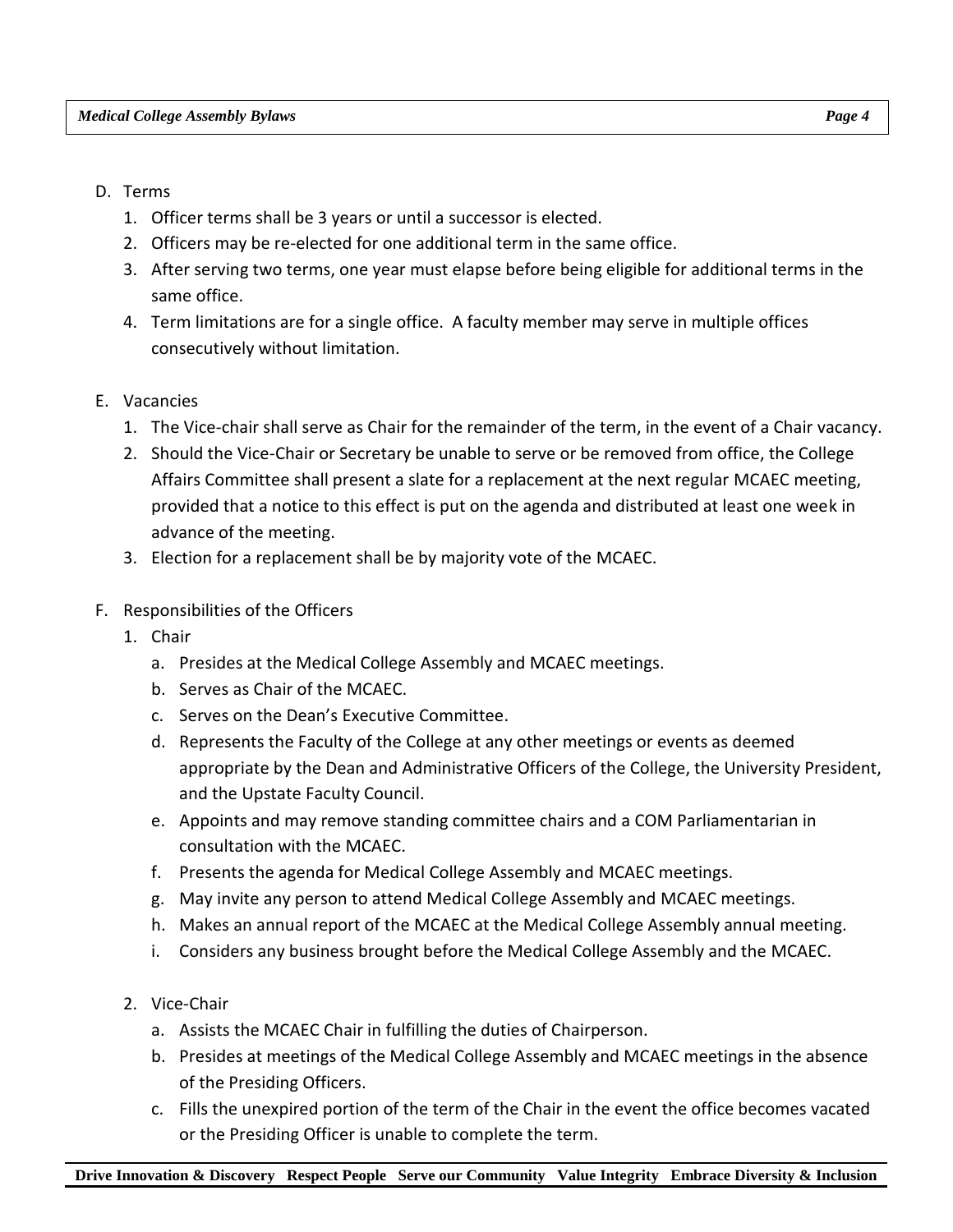- 3. Secretary
	- a. Is responsible for ensuring the minutes of the Medical College Assembly and MCAEC meetings are recorded and disseminated.
	- b. Records attendance at Medical College Assembly and MCAEC meetings.
	- c. Works with and provides input to the Human Resources department regarding an official and current membership list of Faculty of the College.
	- d. Notifies Faculty and Administration Officers of meetings in accordance with the Medical College Assembly's policies and procedures.

#### **Article V Meetings**

- A. Regular: (voting)
	- 1. There shall be an annual meeting held at a time and place specified by the Chair of the Medical College Assembly.
	- 2. Agenda and conduct of the annual meeting consists of at least the following:
		- a. The opportunity for the Dean of the College to address the Faculty of the College
		- b. Councilors' Reports
		- c. Committee Chairs' Reports
		- d. Voting members of the Medical College Assembly may submit an agenda item to the Secretary a minimum of one-week prior to the annual meeting.
	- 3. Additional regular meetings (voting) may be called with 30-day notice to the faculty by:
		- a. The Upstate President
		- b. The Dean of the College
		- c. A majority of the MCAEC
		- d. 10 voting members with representation of at least 4 different academic departments
- B. Special meetings (non-voting) may be called with 7-days' notice; the agenda to be limited to that announced in the call for the meeting, to the faculty by:
	- 1. The Upstate President
	- 2. The Dean of the College
	- 3. A majority of the MCAEC
	- 4. 10 voting members with representation of at least 4 different academic departments upon signed petition
- C. Emergency Meetings: (non-voting) The University President or the Dean of the College may call an emergency meeting of the Medical College Assembly with 24-hour notice.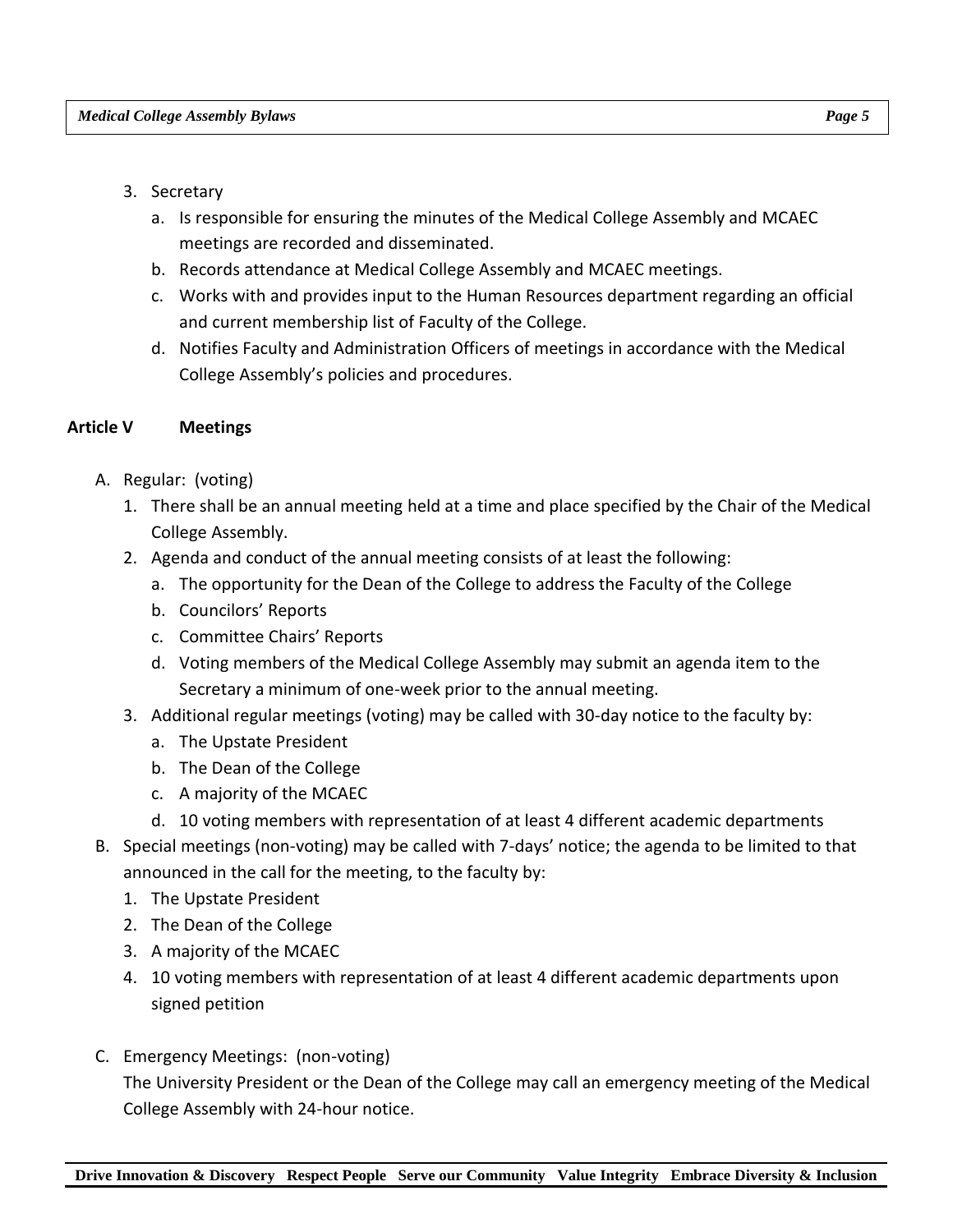#### D. Voting:

Voting may be conducted electronically or in person. Items requiring a vote must be submitted in writing to the Secretary 3 weeks prior to the vote.

E. Quorum:

For any of the types of meetings listed above, a minimum of one officer and 10 members shall constitute a quorum.

## F. Minutes:

The Secretary is responsible for the minutes of any Medical College Assembly regular or special (voting) meeting.

## **Article VI Upstate Faculty Councilors**

In accordance with the rules and regulations of the University-wide Faculty Council, the voting Faculty shall provide for the election of representatives to serve on the Faculty Council.

- A. Responsibilities:
	- 1. Medical College Assembly representatives to the Faculty Council are responsible to bring to the Faculty Council for report and/or discussion issues, concerns and plans from within the Medical College, which have the potential to impact other colleges or the University overall. Councilors shall report to the MCAEC on Faculty Council business following each meeting of the Upstate Faculty Council at the request of the Chair.
	- 2. The Medical College representatives to the Faculty Council serve as non-voting members of the MCAEC.
- B. Eligibility:

Any person who has been a voting member of the Medical College Assembly for at least 12 months

## C. Number:

The number of Council Representatives is determined by the policies and procedures of the Faculty Council.

- D. Term of Office:
	- 1. Term of office is 3 years beginning June  $1<sup>st</sup>$  or until a replacement is elected,
	- 2. Councilors may serve no more than 2 consecutive terms, but may re-start after one year has elapsed from the conclusion of the second term.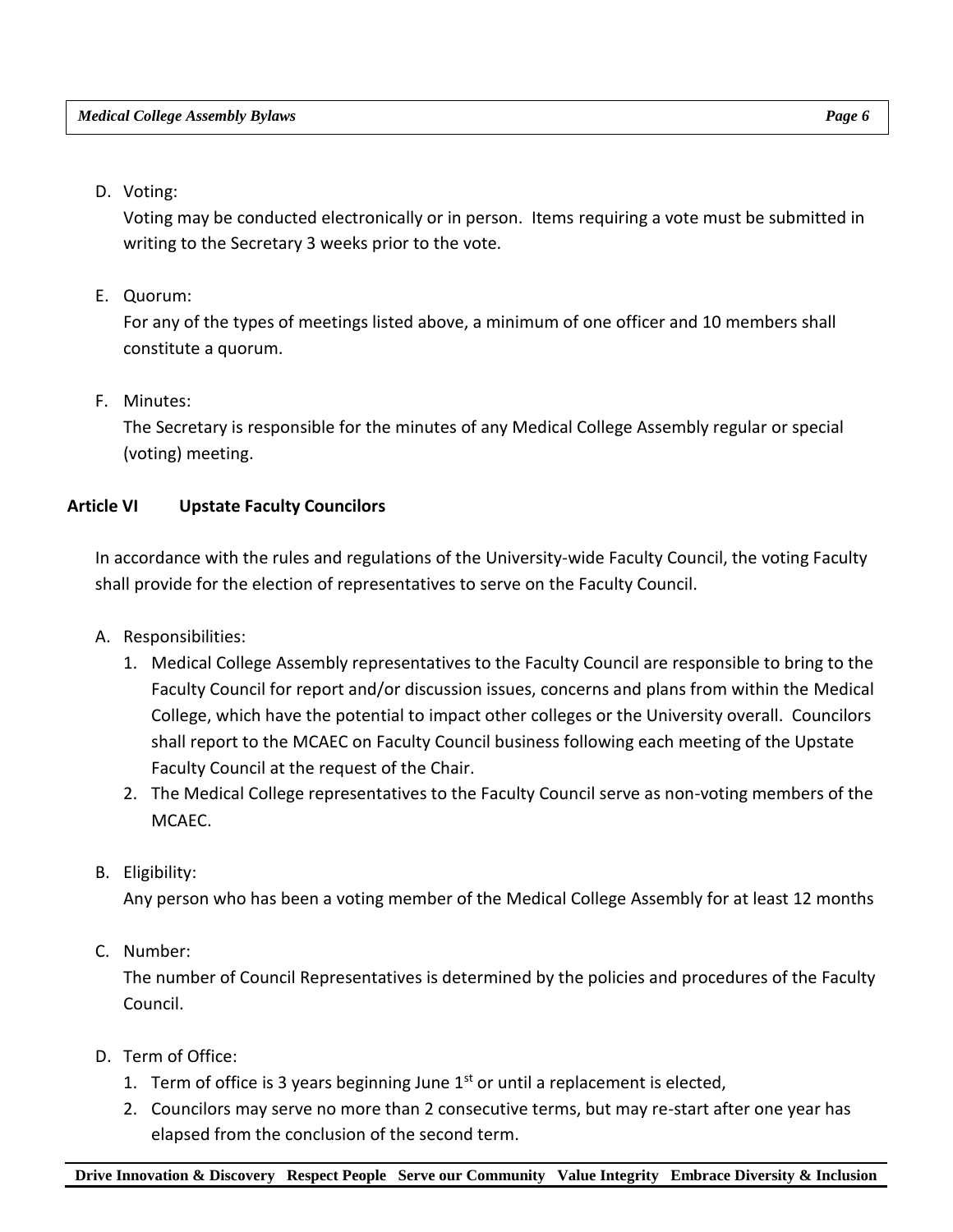- 3. Elected Councilors or their alternate must attend at least 75% of all regular Council meetings, annually. If more than 25% of all regular meetings are missed, without representation that Councilor is automatically removed and cannot be eligible for membership for a period of 2 years, following the year of removal. The Councilor's alternate shall serve out the remainder of the Councilor's term.
- 4. Nominations & Elections:
	- a. Nominations:
		- i. The College Affairs Committee is responsible for the nominations process for Councilors and Alternates according to its policies and procedures.
		- ii. The College Affairs Committee shall, in consultation with Human Resources, determine voting eligibility.
	- b. Elections:
		- i. All voting members of the Medical College Assembly shall have a vote in the election of Medical College representatives to the Faculty Council.
		- ii. Election for Councilors is by plurality vote in person or electronically, by secret ballot.
- 5. Vacancies:
	- a. In the event a Councilor cannot complete the term, the Alternate shall serve the remainder of the term. If less than a half of a full term is completed by the Alternate, the Alternate is eligible to be elected for two full terms as a Councilor.
	- b. If both the elected Councilor and Alternate are unable to complete their term, the College Affairs Committee will prepare a slate of eligible candidates and the Executive Committee shall elect a replacement by plurality vote with a secret ballot to assume the Councilor's position and fulfill the remainder of the term.

## **Article VII Medical College Assembly Committees**

- A. Medical College Assembly Executive Committee
	- 1. Roles and Responsibilities
		- a. The MCAEC shall act on behalf of the Medical College Assembly between MCA meetings.
		- b. Meetings of the MCAEC shall be held at once per month between the months of September and June.
		- c. A minimum of one officer and 6 members will constitute a quorum.
		- d. The MCAEC may adopt such rules for transaction of its business as it may deem necessary.
	- 2. Membership
		- a. With Vote:
			- i. One representative elected by majority vote from within each academic department of the COM. One alternate representative from each academic department within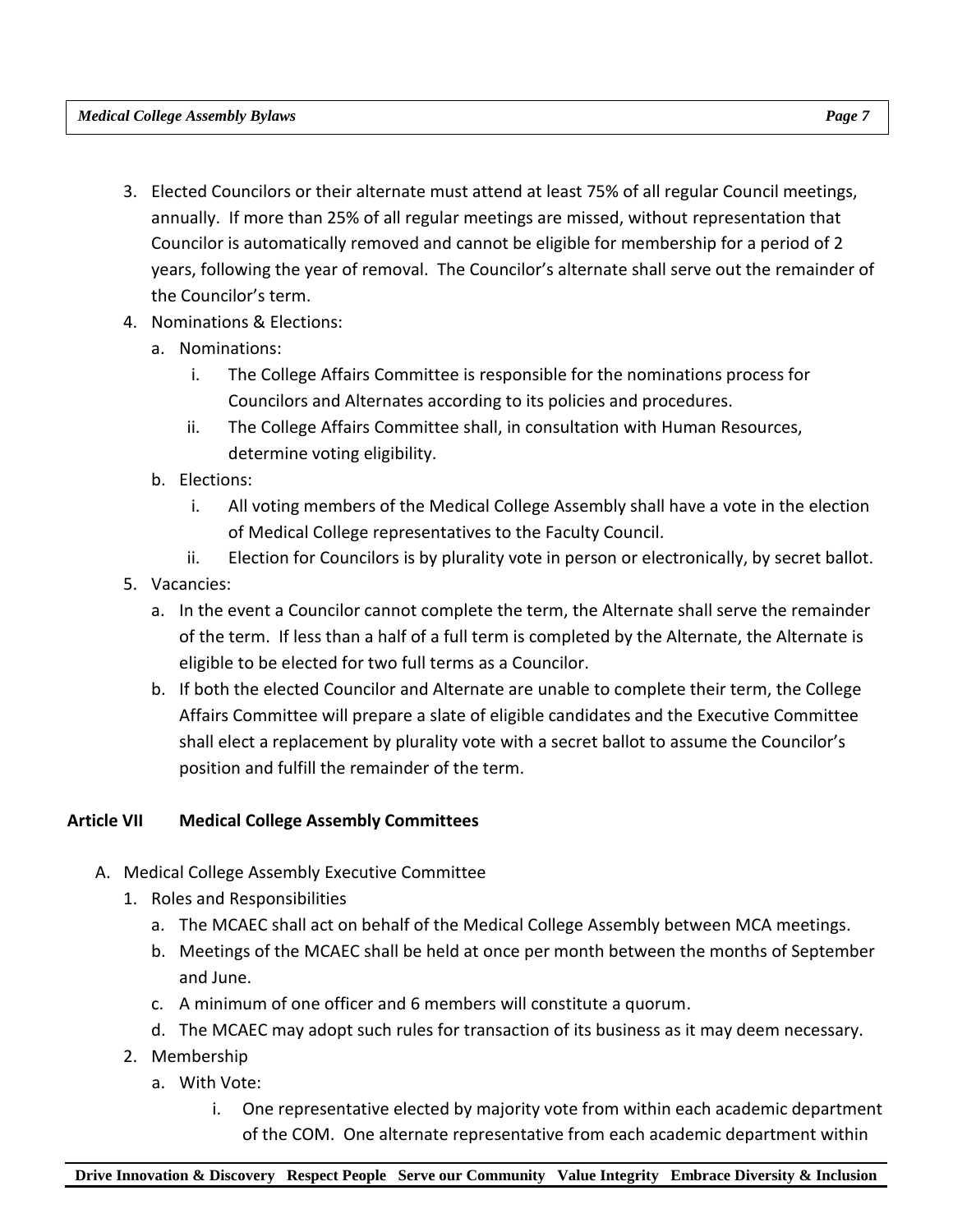the COM who has been appointed by the Chair of that department, and who will vote only when acting in place of the elected representative of that department.

- ii. Four members-at-large: two elected by the members of the Medical College Assembly and two appointed by the Dean of the College.
- iii. At least two representatives from the Clinical Campus appointed by the Dean of the Clinical Campus.
- iv. One Medical College student representative and one alternate elected by majority vote.
- b. Ex-officio with a vote (may hold office):
	- i. Medical College Faculty serving as a SUNY Faculty Senator or Alternate Senator
	- ii. Medical College Assembly representatives to the Faculty Council
- c. Ex-officio without a vote (may not hold office):
	- i. Administrative Officers and Dean of the College of Medicine
	- ii. United University Professions (UUP) representative
- d. Terms
	- i. Member terms shall be 3 years or until a replacement is elected.
	- ii. Members may be re-elected by majority vote of their respective departments without limitation to number of terms.
	- iii. Alternate member terms shall be 3 years or until a successor is appointed. The academic department Chair may choose to reappoint the same alternative member without limitations to the number of terms.
	- iv. Faculty holding appointment in more than one COM department may not serve in multiple roles.
	- e. Vacancies
		- i. Should a member of the MCAEC be removed or be unable to fulfill his/her duties, the alternate from the same academic department will take his/her place until a new member is elected by majority vote of that department's members.
		- ii. Should an alternate member of the MCAEC be removed or be unable to fulfill his or her duties, the Chair of the MCAEC will petition the Chair of that academic department to appoint a replacement to serve the rest of the term.

## 3. Officers

The Officers of the MCAEC shall be:

- a. Presiding Officer of the Medical College Assembly and shall be referred to as Chairperson of the MCAEC.
- b. Vice-Chair.
- c. Secretary.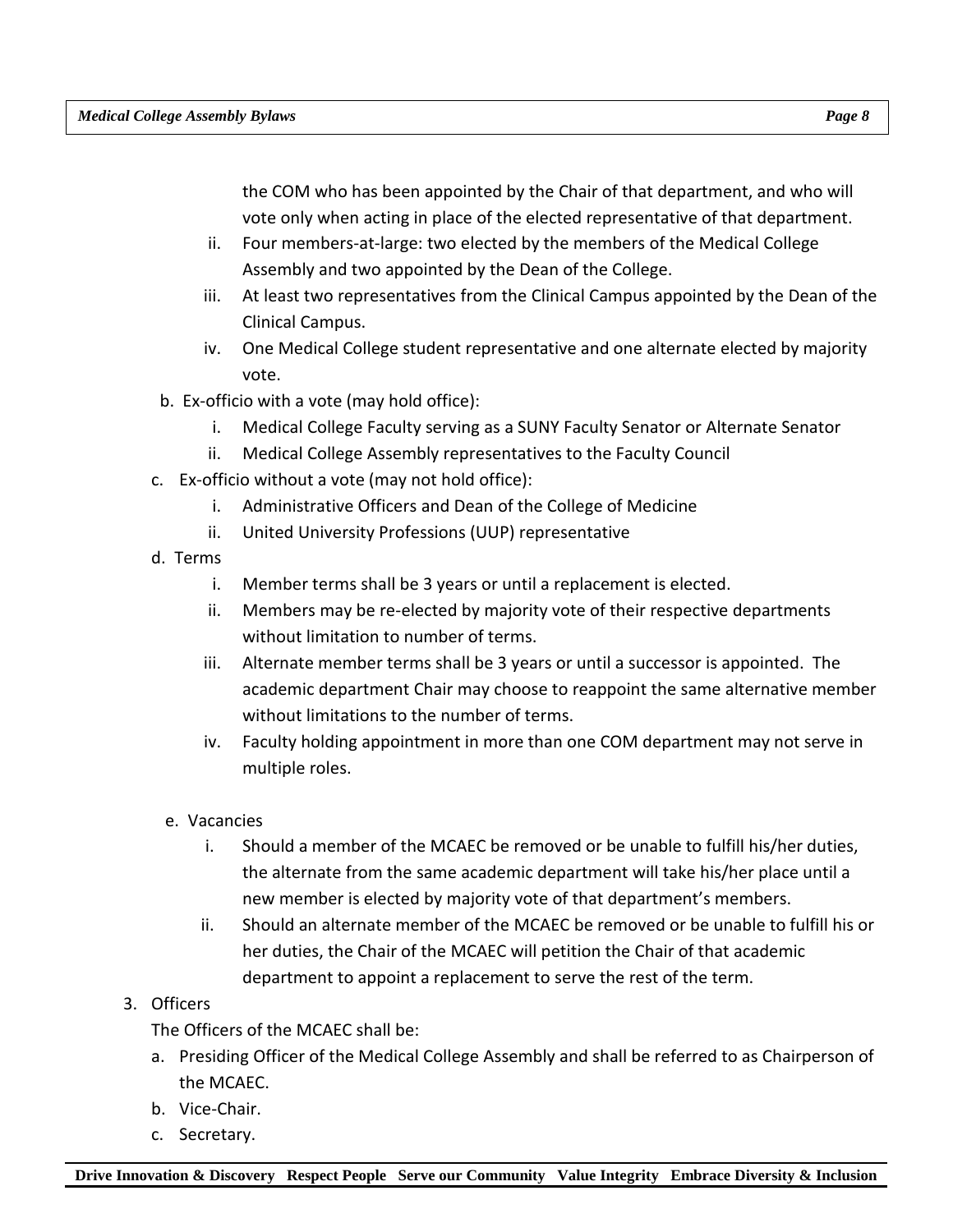- 4. Meetings
	- a. Regular meetings of the MCAEC will occur at least 8 times per year.
	- b. Members of the MCAEC are expected to attend regularly and must inform the Chair of planned and unplanned absences. Regular absenteeism will be grounds for removal from the MCAEC.
- B. Standing Committees are Faculty Affairs, Academic Affairs and College Affairs
	- 1. General responsibilities of standing committees are:
		- a. To act in consultation with the appropriate constituency.
		- b. To bring to the MCAEC for report and/or discussion those issues, concerns and plans expressed by the Faculty which fall within the purview of that committee and to bring information and suggestions to the MCAEC for discussion.
		- c. To request information and reports from, and provide suggestions to the Dean of the College, appropriate administration-appointed committees, and other administrative officers related to any matter affecting the College.
		- d. To deal with matters referred to the Committee.
	- 2. Faculty Affairs
		- a. The Faculty Affairs Committee will address concerns of the Faculty and Administration related to faculty affairs of the COM and/or formulate advisory statements consistent with the beliefs of the Faculty. These areas of concern will include, but are not exclusively limited to faculty development, tenure and promotion standards, departmental and College leadership, faculty and administration evaluation standards, professionalism, and labor.
		- b. The Faculty Affairs Committee will perform work associated with identified issues when tasked by the Chair of the Medical College Assembly.
	- 3. Academic Affairs
		- a. The Academic Affairs Committee will address concerns of the Faculty and Administration related to academic affairs of the College of Medicine. These areas of concern will include, but are not exclusively limited to student affairs, graduation requirements, remediation standards, accreditation issues, access to education, and the interface with graduate medical education. The Academic Affairs Committee will formulate advisory statements consistent with the beliefs of the Faculty.
		- b. The Academic Affairs Committee will perform work associated with identified issues when tasked by the Chair of the Medical College Assembly.
	- 4. College Affairs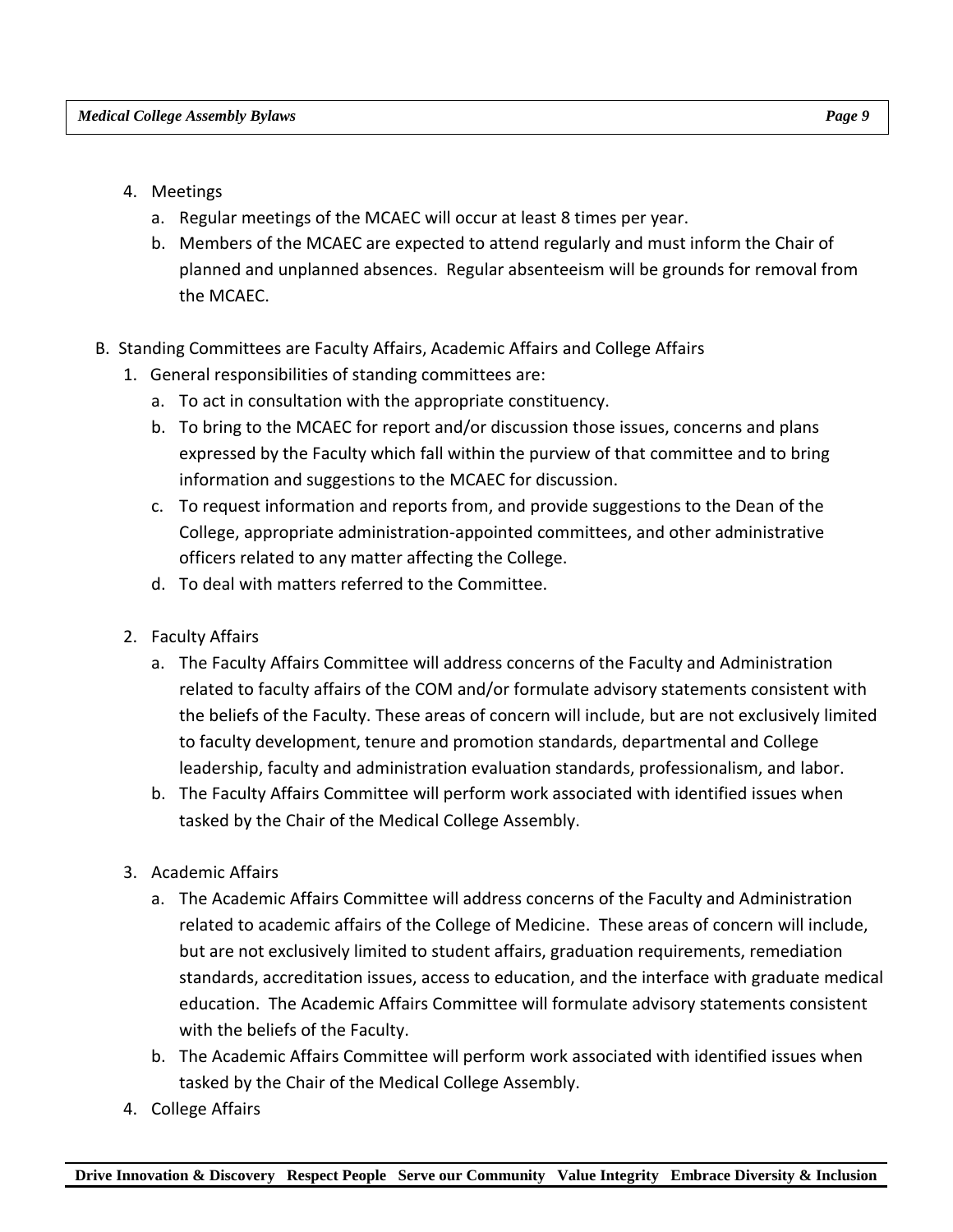- a. The College Affairs Committee will address concerns of the Faculty and Administration related to procedure and operations of the Medical College Assembly and the College of Medicine. These areas of concern will include, but are not exclusively limited to governance issues, MCA nominations/elections, MCA bylaws review, and faculty work space (lab/classroom/simulation). The College Affairs Committee will formulate advisory statements consistent with the beliefs of the Faculty.
- b. The College Affairs Committee will perform work associated with identified issues when tasked by the Chair of the Medical College Assembly.
- 5. Composition of Standing Committees
	- a. The Chair of the MCAEC, in conference with the MCAEC, will appoint at least 5 and no more than 10, voting members of the Medical College Assembly to serve on each of the standing Committees.
	- b. The Senior Associate Dean for Faculty Affairs and Faculty Development shall serve as an Ex-Officio (non-voting) member of the Faculty Affairs Committee
	- c. The Senior Associate Dean for Education and the Associate Dean for Graduate Medical Education will serve as Ex-Officio (non-voting) members of the Academic Affairs Committee.
	- d. The Dean of the College (or his/her appointee) will serve as an Ex-Officio (non-voting) member of the College Affairs Committee
- 6. Vacancies

The Chair of the MCAEC will appoint a replacement for any committee vacancy by the next MCAEC meeting.

- 7. Chairpersons of Standing Committees
	- a. The Chair of the MCAEC with consultation from various constituencies shall select the chairpersons of each standing committee. The Chair of the MCAEC may also appoint a Vice-Chair.
	- b. Committee Chairs appointed by the Chair of the MCAEC shall serve at the will of the MCAEC Chair and resign as committee chair at the end of the Faculty Upstate Council Chair's term, unless reappointed by the incoming Chair of the MCAEC.
- 8. Ad hoc committees
	- a. The Chair of the MCAEC, in consultation with the MCAEC, may create ad hoc committees when there is a specific need within the Medical College Assembly to attend to business that is time limited and unique.
	- b. Ad hoc committees must be reaffirmed every 6 months and should not become permanent unless so designated by a majority vote of the MCAEC.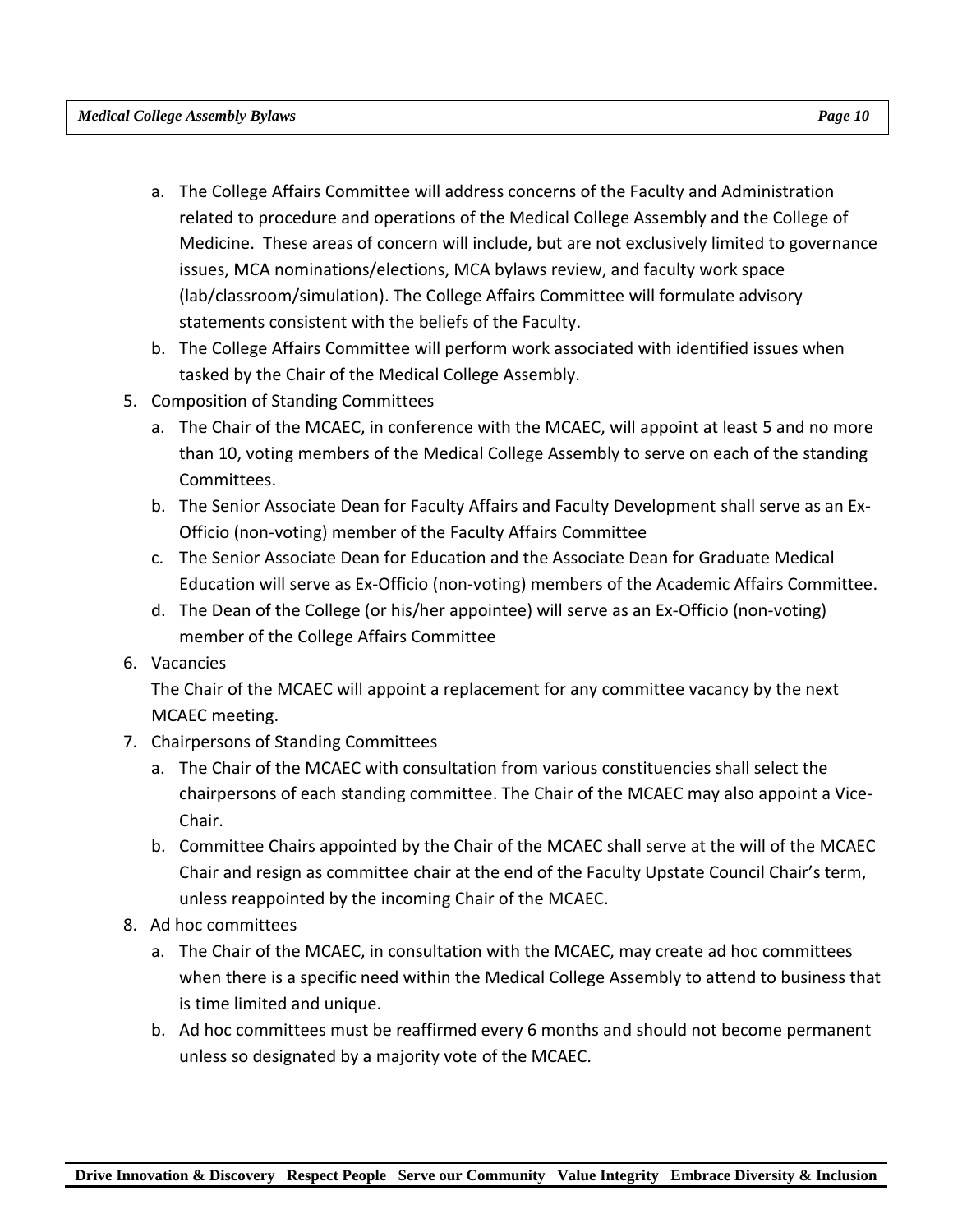#### **Article VIII Medical College Assembly Relationship to Dean's Committees**

- A. Dean's Executive Committee
	- 1. Roles and Responsibilities

The COM Dean's Executive Committee advises the Dean on and aids in the oversight of the administrative functions of the COM and ensures coordination of initiatives that support the education, biomedical research, and health care of the tripartite mission. The Dean's Executive Committee is responsible for the review and approval of non-curricular policy for the COM, pending approval from the Dean.

- 2. Membership and Procedures The Chair of the MCAEC represents the faculty on the Dean's Executive Committee. Please refer to the most current *Upstate Policy: [Dean's Executive Committee](https://upstate.ellucid.com/documents/view/10226/?security=40b709000a7e3261034dcf8fd555bfc26a042221)* for specifics on membership, terms, charge, and procedures.
- B. Curriculum Committee
	- 1. Roles and Responsibilities
		- a. To promote integrated institutional responsibility, the Dean/Chief Academic Officer will seek advice and recommendations of the faculty regarding the initiation, development, and implementation of education policies and procedures.
		- b. The Curriculum Committee will represent the Faculty in these matters and shall be comprised of a majority of voting members from the Faculty.
		- c. The Curriculum Committee will be the institutional body responsible for the overall design, management, and evaluation of the curriculum including curriculum coordination, development, objectives, content and methods of evaluation to the Dean/ Chief Academic Officer.
		- d. The MCAEC, Dean of the Clinical campus, faculty and students shall recommend nominees for the Curriculum Committee. The Dean shall confer with the MCAEC on the selection of the Curriculum Committee members.
	- 2. Membership and Procedures

The MCAEC will elect faculty nominees for membership from the MCA by majority vote. The results of the election are forwarded to the Dean for final appointment. Please refer to the most current *Upstate Policy: [Faculty Leadership and Curriculum Committee](https://upstate.ellucid.com/documents/view/10228/?security=020a928a00c02a4e56c89b65550a1b54973581a8)* for specifics on membership, terms, charge, and procedures.

- C. Admissions Committee
	- 1. Roles and Responsibilities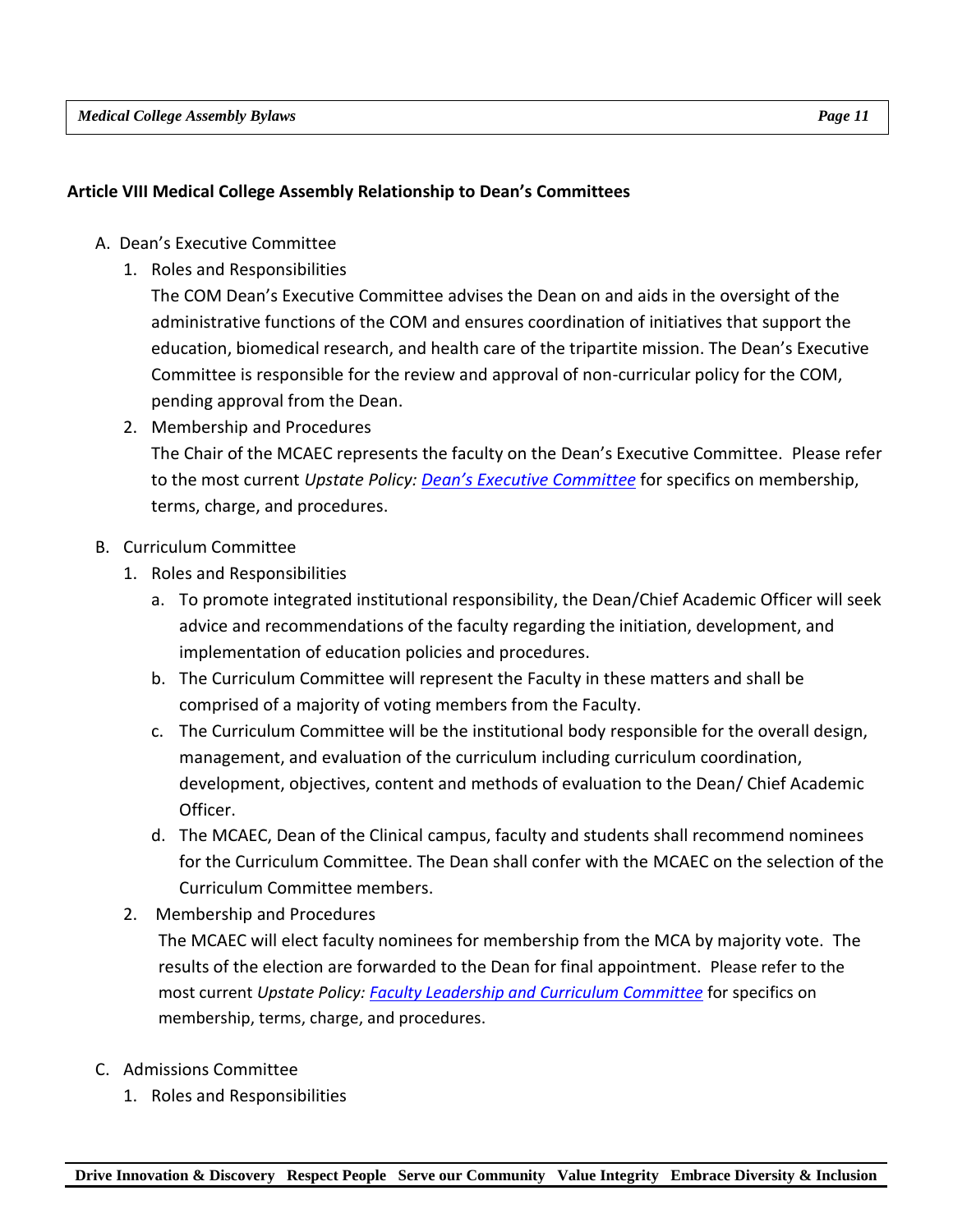- a. The Admissions Committee is the body responsible for evaluating and accepting suitable candidates and rejecting unsuitable candidates to the COM. It is the committee's responsibility to ensure the high standards that we value at Upstate Medical University and the diversity of students are represented in each class for admissions. The final responsibility for accepting students into the COM at Upstate Medical University resides with the Admissions Committee.
- b. The Admissions Committee will represent the Faculty in these matters and shall be comprised of a majority of voting members from the Faculty.
- 2. Membership and Procedures

The MCAEC will elect nominees for membership from the MCA by majority vote. The results of the election are forwarded to the Dean for final appointment. Please refer to the most current *Upstate Policy: Admissions [Committee: Charge/Authority; Operations](https://upstate.ellucid.com/documents/view/10223/?security=c931b407a5edace6272bfdf242fc80f070514877)* for specifics on membership, terms, charge, and procedures.

## D. Academic Review Board and Appeal Committees

- 1. Roles and Responsibilities
	- a) The College of Medicine employs a periodic review system to track the academic performance and progress of students. The responsibility of Student Progress Committees and the Academic Review Board is to evaluate student academic progress and make decisions about promotion to the next year, to ensure that academic standards are maintained in the College of Medicine. These entities do not set academic policy, nor should they modulate the importance of any academic standard or policy set by the College.
	- b) The Academic Review Board and Appeal Committee will represent the Faculty in these matters and shall be comprised of a majority of voting members from the Faculty.
- 2. Membership and Procedures

The MCAEC will elect nominees for membership from the MCA by majority vote. The results of the election are forwarded to the Dean for final appointment. Please refer to the most current *Upstate Policy: [Academic Progress, Review and Appeal Committee](https://upstate.ellucid.com/documents/view/10243/?security=5d6a4081fbba0f4ad668d820f00ef8bab9e2f981)*s for specifics on membership, terms, charge, and procedures.

- E. Faculty Appointment and Promotions Committee
	- 1. Roles and Responsibilities
		- a) The College of Medicine (COM) Faculty Appointment and Promotions Committee (FAPC) shall represent the faculty in the appointment, renewal of appointment, promotion, granting of tenure, and remediation of COM faculty.
		- b) The Faculty Appointment and Promotions Committee will represent the Faculty in these matters and shall be comprised of a majority of voting members from the Faculty.
	- 2. Membership and Procedures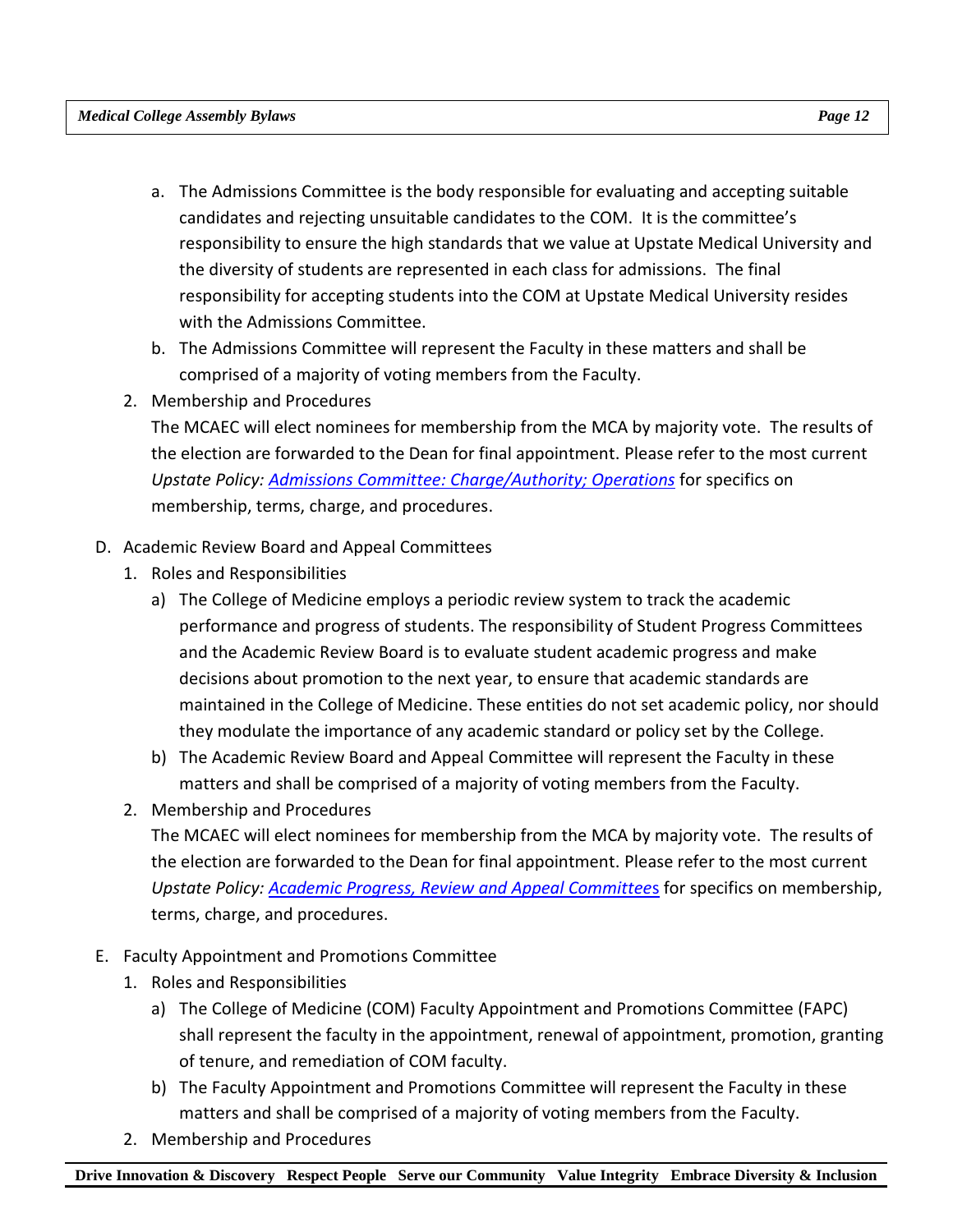The MCAEC will elect nominees for membership from the MCA by majority vote. The results of the election are forwarded to the Dean for final appointment. Please refer to the most current *Upstate Policy: [Faculty Appointment and Promotions Committee Policy](https://upstate.ellucid.com/documents/view/10236/?security=711b110065bf2ab837a403e268b0be8fff9ab2fb)* for specifics on membership, terms, charge, and procedures.

F. Ad Hoc Dean's Committees

The Dean will consult with the MCAEC and then will appoint members to other Dean's Committees following a structure similar to that of the Curriculum Committee.

## **Article IX Parliamentary Authority**

The rules contained in the most current edition of *Robert's Rules of Order* shall govern the Medical College Assembly and all committees in all cases to which they are applicable, and in which they are consistent with the Bylaws or the special rules of order of the Upstate Faculty and Upstate Faculty Council.

## **Article X Amendments**

- A. The College Affairs Committee of the Medical College Assembly shall review these Bylaws periodically but not less often than every 2 years.
- B. Bylaw amendments may be initiated by any voting member of the Medical College Assembly with a written petition with 10 faculty signatures representing 6 or more academic departments.
- C. These Bylaws may be amended by a simple majority of those voting, and subsequent approval by the Dean, provided the proposed amendment is published in full in a memorandum and distributed to the faculty of the College at least 30 days in advance of the meeting.
- D. The Bylaws shall be consistent with and subject to the Policies of the Board of Trustees of the State University of New York, the laws of the State of New York, and the Provision of Agreements between the State of New York and the certified employee organization established pursuant to Article 13 of the Civil Service Law. Provisions of these Bylaws concerning consultation with the faculty shall be subject to the approval of the Dean of the College and the President of the University. All actions taken by the MCA under these Bylaws shall be considered advisory to the Dean of the College, the President of the University, and the Chancellor.
- E. If changes to the Board of Trustee Policies, Faculty Senate Bylaws or policies and procedures make these Bylaws out of compliance with the aforesaid matters, the College Affairs Committee may make editorial changes to bring these Bylaws into compliance, without a vote of the Faculty.